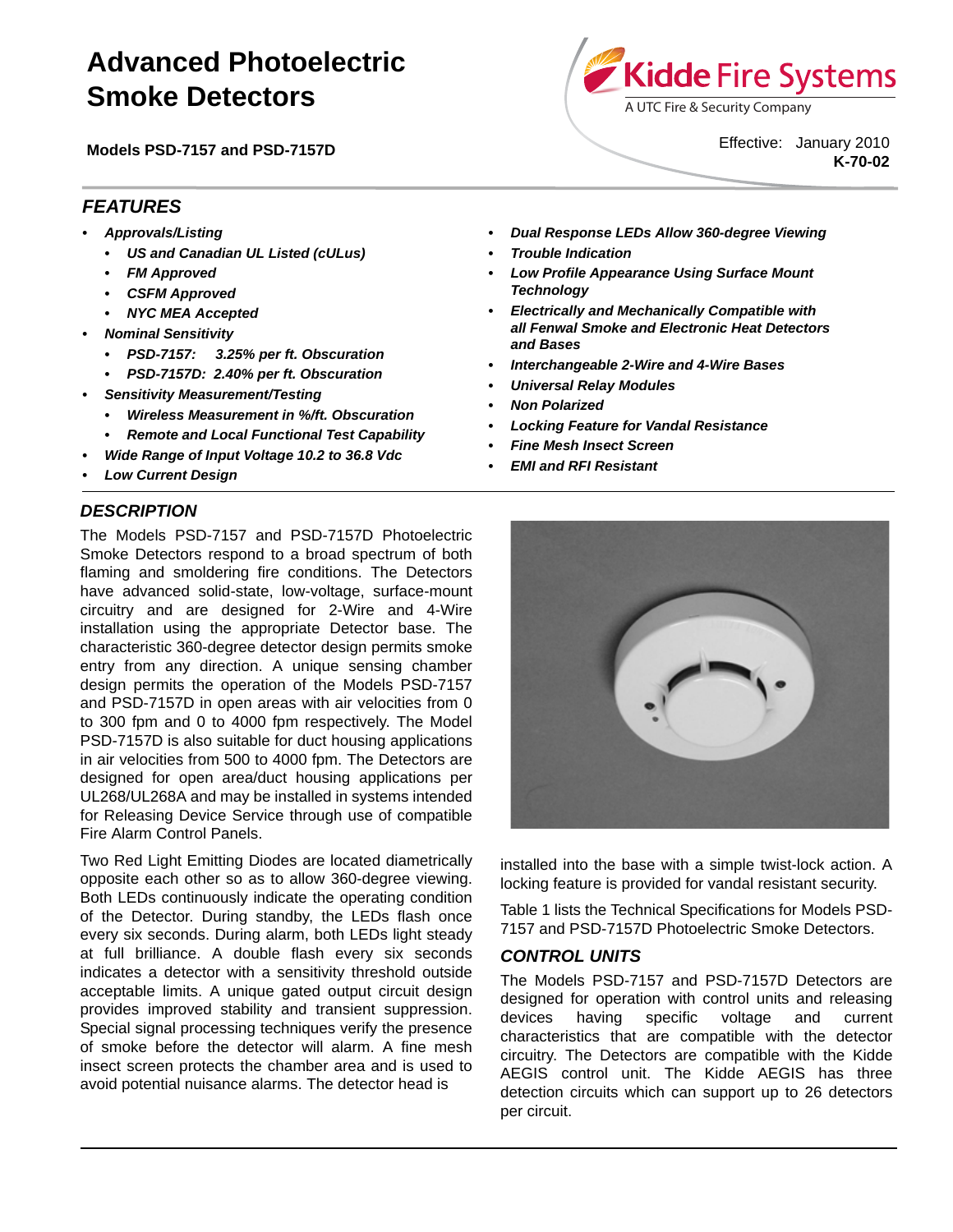| <b>Model Number</b>                                                                                             | <b>PSD-7157</b>                                                                                                                                                  | <b>PSD-7157D</b>                                                                                            |  |
|-----------------------------------------------------------------------------------------------------------------|------------------------------------------------------------------------------------------------------------------------------------------------------------------|-------------------------------------------------------------------------------------------------------------|--|
| Part Number                                                                                                     | 71-570000-001                                                                                                                                                    | 71-570000-002                                                                                               |  |
| Detection                                                                                                       | Photoelectric                                                                                                                                                    | Photoelectric                                                                                               |  |
| Approvals                                                                                                       | cULus, FM, CSFM, MEA-NYC                                                                                                                                         | cULus, FM, CSFM, MEA-NYC                                                                                    |  |
| UL Compatibility I.D.                                                                                           | <b>P55FE1</b>                                                                                                                                                    | <b>P55FE1</b>                                                                                               |  |
| <b>Listed Spacing</b>                                                                                           | 30 ft. (9.1 m) centers or 900 ft. <sup>2</sup> (83.6 m <sup>2</sup> )                                                                                            | 30 ft. (9.1 m) centers or 900 ft. <sup>2</sup> (83.6 m <sup>2</sup> )                                       |  |
| <b>Nominal Sensitivity</b>                                                                                      | 3.25% + 0.45% - 1.78% per foot<br>Obscuration                                                                                                                    | 2.40% + 0.04% - 1.34% per foot<br>Obscuration                                                               |  |
| <b>Standby Voltage (Vdc)</b><br>Using 2WB:<br>Using 4WRB:                                                       | 10.2 to 36.8<br>16.8 to 36.8                                                                                                                                     | 10.2 to 36.8<br>16.8 to 36.8                                                                                |  |
| <b>Maximum Current</b><br>Standby:<br>Alarm:                                                                    | 70 µA<br>100 mA                                                                                                                                                  | 70 µA<br>100 mA                                                                                             |  |
| <b>Response Indicators</b><br>Quantity:<br>Standby Condition:<br><b>Thermistor Trouble:</b><br>Alarm Condition: | 2 external LEDs<br>One flash every 11 seconds<br>Double flash every 11 seconds<br>Steady at full brilliance                                                      | 2 external LEDs<br>One flash every 11 seconds<br>Double flash every 11 seconds<br>Steady at full brilliance |  |
| <b>Operating Environment</b><br><b>Operating Temperature:</b><br>Storage Temperature:<br>Relative Humidity:     | 32° to 120°F (0° to 49°C)<br>-20° to 180°F (-29° to 82°C)<br>0 to 93% Non-condensing                                                                             | 32° to 120°F (0° to 49°C)<br>-20° to 180°F (-29° to 82°C)<br>0 to 93% Non-condensing                        |  |
| <b>Air Velocity</b><br>Open Area:<br>Duct Housing:<br>Altitude:                                                 | 0 to 4000 fpm (0 to 20 m/s)<br>0 to 300 fpm (0 to 1.5 m/s)<br>500 to 4000 fpm (2.5 to 20 m/s)<br>N/A<br>Up to 7,500 feet (2,286 m)<br>Up to 7,500 feet (2,286 m) |                                                                                                             |  |
| <b>Physical Characteristics</b><br><b>Material and Finish:</b>                                                  | High-impact, flame-retardant plastic, off white                                                                                                                  | High-impact, flame-retardant plastic, off white                                                             |  |
| Weight:                                                                                                         | 35.3 oz. (110g) w/o base                                                                                                                                         | 35.3 oz. (110g) w/o base                                                                                    |  |
| <b>Dimensions</b><br>Detector Height:<br>Detector Diameter:<br>Base Height:<br><b>Base Diameter:</b>            | 1-3/8 in. (35 mm)<br>3-29/32 in. (99 mm)<br>3/64 in. (11 mm)<br>5-29/32 in. (150 mm)                                                                             | 1-3/8 in. (35 mm)<br>3-29/32 in. (99 mm)<br>3/64 in. (11 mm)<br>5-29/32 in. (150 mm)                        |  |

### **Table 1: Technical Specification**

#### *DETECTOR BASE OPTIONS*

The Models PSD-7157 and PSD-7157D can be used with the detector base options and accessories in Tables 2. Various base options are available to provide auxiliary relay and/or remote indication and remote test feature.

The Models PSD-7157 and PSD-7157D Photoelectric Smoke Detectors may be interchanged with other Fenwal Series THD-705X Electronic Heat Detectors and Series CPD-705X Ionization Smoke Detectors when using multifunction base configuration.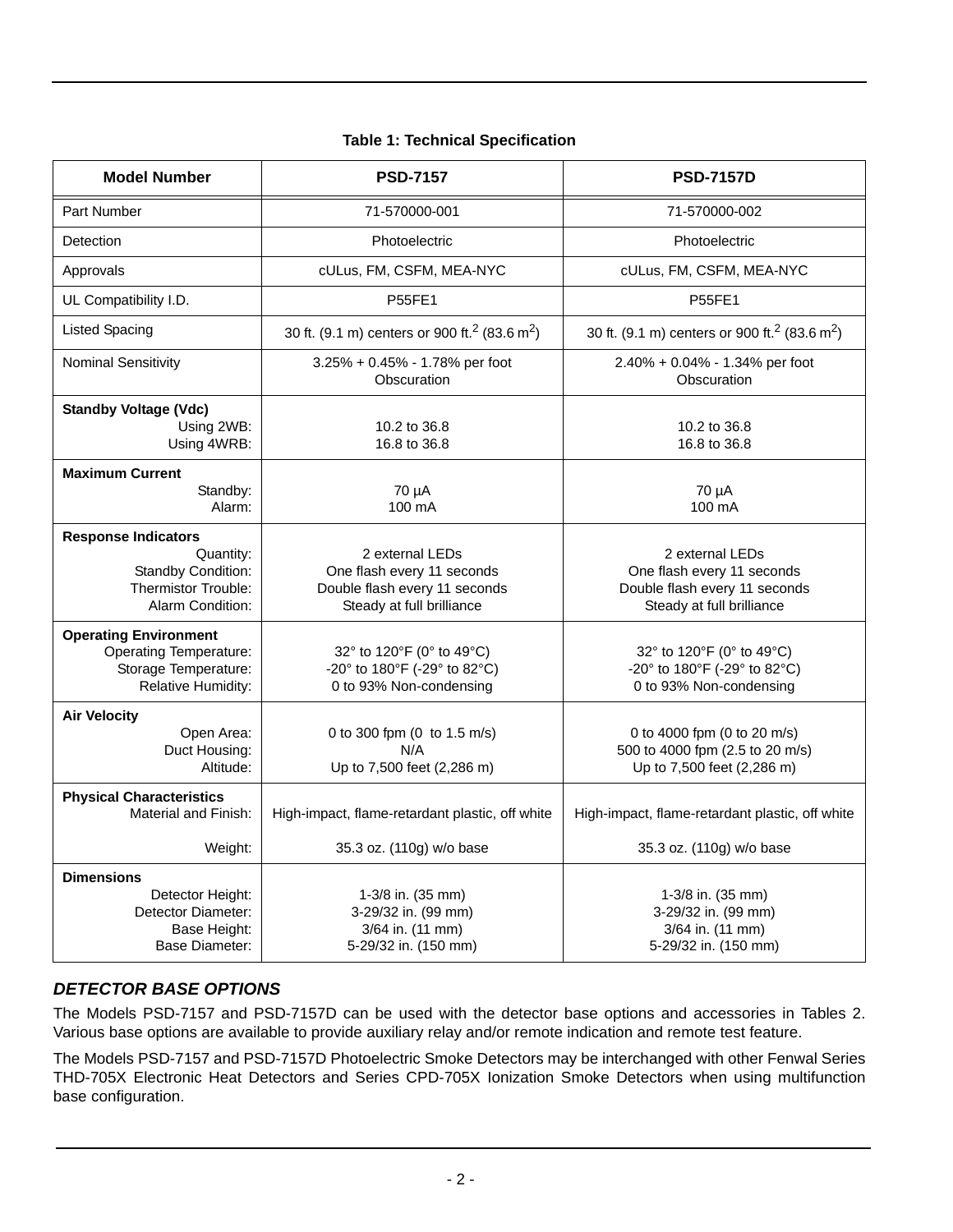# *SPACING (OPEN AREA LOCATION)*

The Models PSD-7157 and PSD-7157D Detectors are listed to be installed on maximum 30 ft. (9.1 m) centers, typically on smooth ceilings up to 15 ft. (4.6 m) high and will operate with minimum air circulation.

Resultant maximum 900 square foot  $(83.6 \text{ m}^2)$  spacing may be used as a reasonable guide for comparable applications. Where special conditions exist (ceiling obstructions, high air exchange rates, etc.), reduced spacing must be used to achieve adequate protection. Computer rooms and other such installations may require spacing with a maximum of 200 ft.<sup>2</sup> (18.6 m<sup>2</sup>) due to high air exchange rates.

Detectors should not be located in areas with excessive exhaust fumes, kitchen areas, near fireplaces or furnace rooms and within three (3) ft. (.9 m) of air supply ducts or air diffusers.

For additional information, consult the Fenwal Automatic Fire Detection Application Engineering Manual MC-402, NFPA-72 and the local Authority Having Jurisdiction.

#### *WIRING DIAGRAMS*

For detailed wiring diagrams with Fenwal 2- and 4-wire bases, please refer Fenwal Document 70.104

#### *INSTALLATION*

Detector bases are directly mounted on the electrical junction boxes (3-inch, 3-1/2-inch and 4-inch octagonal, 3-inch round or 4-inch square) (76 mm, 89 mm, 102 mm octagonal, 76 mm round or 102 mm square) without the need for any mechanical adapter required. Refer Fenwal Document 06-235056-001 for additional details.

The detector bases also include a locking feature that prevents removal of the detector without use of a tool.

#### *TESTING AND MAINTENANCE*

Testing shall be performed upon installation of the detector and once a year thereafter as stated in NFPA-72 latest edition.

Detector sensitivity shall be checked within one year of installation and every alternative year thereafter as stated in NFPA 72. Refer Fenwal Documents 06-236524-001 and 06-235056-001 for details on using the Infrared Wireless Sensitivity Tester Model DST-003. The tester provides direct readout in percent per foot obscuration from a distance of 15 ft. without removing the detector from its base. A go/no-go test can be performed using a test magnet.

The recommended requirement for detector maintenance consists of an annual cleaning of dust from the detector head by using the suction of a vacuum cleaner. Cleaning programs should be geared to the individual environment in conformance with NFPA 72.



**Do not attempt disassembly of the factory sealed smoke detector. This assembly is sealed for your protection and should not be opened for servicing. Opening of the detector will void its warranty.**

#### *SPARE PARTS*

The Models PSD-7157 and PSD-7157D Detectors are factory repairable only and have no field serviceable spare parts. No field repair should therefore be attempted. For service, return detector head intact to manufacturer.

#### *ARCHITECT/ENGINEER SPECIFICATIONS*

The contractor shall furnish and install where indicated on the plans, UL268/UL268A listed Photoelectric Smoke Detectors, Fenwal Models PSD-7157 and PSD-7157D. The combination detector head and twist-lock base shall be UL Listed compatible with a UL Listed fire alarm control unit. The Models PSD-7157 and PSD-7157D Photoelectric Smoke Detectors shall share interchangeable bases with the CPD-7054 and CPD-7054D Ionization Smoke Detectors and the THD-7052 and THD-7053 Heat Detectors.

The Fenwal Models PSD-7157 and PSD-7157D Photoelectric Smoke Detectors shall have two Red LEDs located diametrically opposite each other so as to allow 360-degree viewing. The LEDs shall continuously indicate the operating condition of the Detector. During standby, the LEDs shall flash once every six seconds. During alarm, both LEDs shall light steady at full brilliance. If the sensitivity of the detector drifts outside acceptable limits, the LEDs shall double flash every six seconds. The detector may be reset by actuating the control panel reset switch. The vandal-resistant security locking feature shall be used in those areas as indicated on the drawings. The locking feature shall be field removable when not required.

It shall be possible to measure the sensitivity of the Fenwal Models PSD-7157 and PSD-7157D Photoelectric Smoke Detectors from a distance of up to 15 feet (4.6 m) without removal from the base. Measurement shall be accomplished with a wireless infrared Fenwal Sensitivity Tester (DST-003) allowing direct measurement in percent per foot obscuration. Sensitivity measurement techniques requiring wiring between the Detector-Base combination and the Tester shall not be acceptable. It shall also be possible to perform a functional test of the detector without the need for generating smoke.